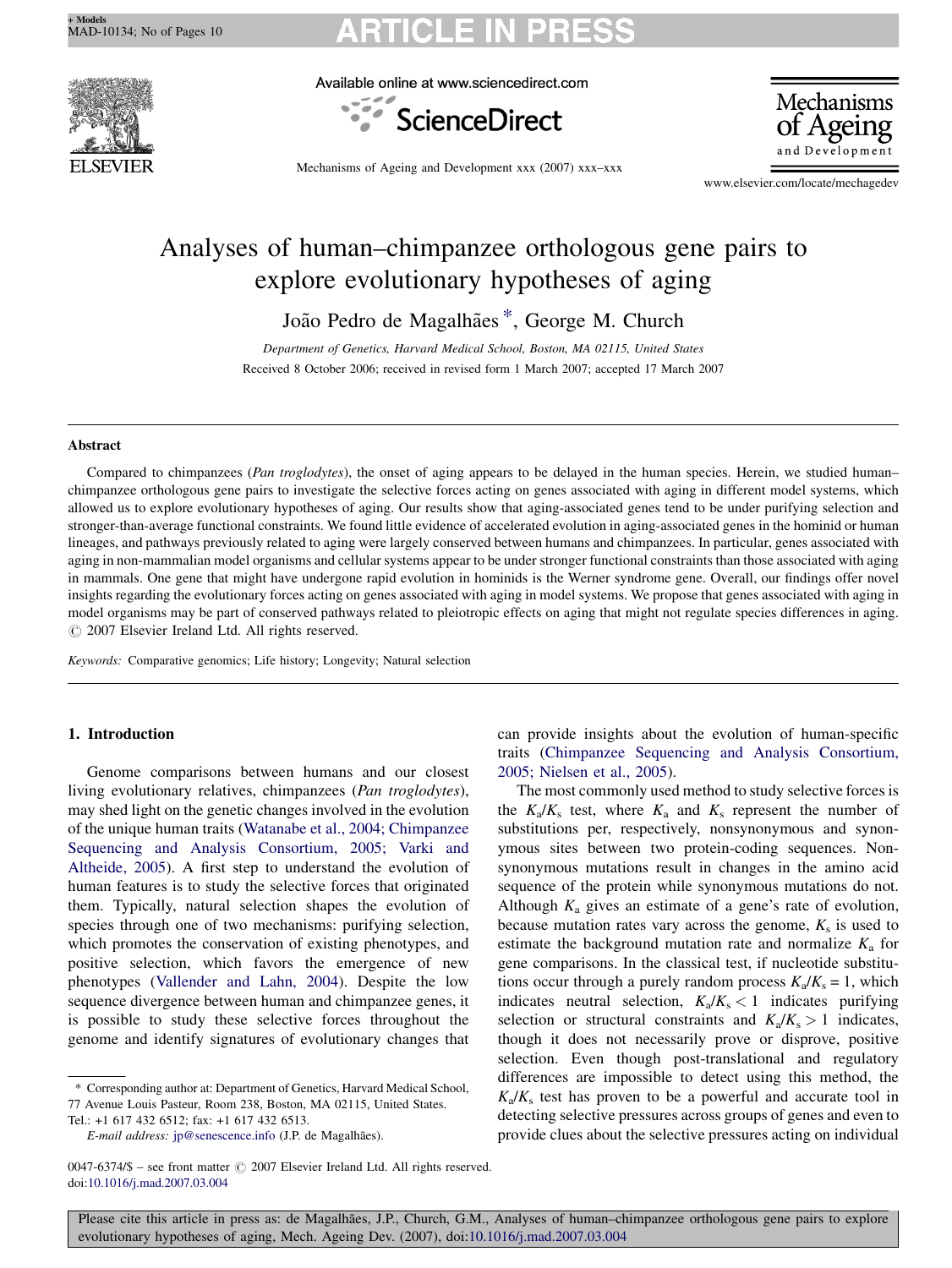# **ARTICLE IN PRE**

<span id="page-1-0"></span>genes ([Clark et al., 2003; Dorus et al., 2004; Vallender and](#page-8-0) [Lahn, 2004; Chimpanzee Sequencing and Analysis Consor](#page-8-0)[tium, 2005; Nielsen et al., 2005](#page-8-0)).

In this work, we studied the selective forces operating since the divergence of humans and chimpanzees 5–7 million years ago [\(Varki and Altheide, 2005\)](#page-9-0). While differences in cognitive functions, speech, or bipedalism have so far received the bulk of attention in such studies [\(Clark et al., 2003; Dorus et al., 2004;](#page-8-0) [Watanabe et al., 2004; Chimpanzee Sequencing and Analysis](#page-8-0) [Consortium, 2005; Nielsen et al., 2005\)](#page-8-0), one major difference between chimpanzees and humans concerns life history traits: development, all growth phases, and lifespan are considerably extended in humans when compared to chimpanzees [\(McKin](#page-8-0)[ney and McNamara, 1991](#page-8-0)). Life history theory predicts that under lower adult mortality rates selection will favor a later maturity and a longer lifespan (reviewed in [Charnov, 1993\)](#page-8-0). Indeed, it has been estimated that the adult life expectancy of chimpanzees in the wild is about 60% less than it was for human hunter-gatherers ([Hill et al., 2001\)](#page-8-0). Nonetheless, little is known concerning the genetic mechanisms responsible for the evolution of human life history.

Of great interest to biomedical research is the fact that the onset of aging appears to occur at later ages in humans, even when compared to chimpanzees in captivity. Humans are longerlived than chimpanzees, with a record longevity of 122 years compared to 74 years in chimpanzees, albeit the vastly larger sample size for humans may overestimate the difference between the two species. Importantly, humans appear to feature a delayed onset of several age-related diseases and a later acceleration of mortality, a common characteristic of aging ([Finch, 1990; Hill](#page-8-0) [et al., 2001; Erwin et al., 2002; Morbeck et al., 2002; Finch and](#page-8-0) [Stanford, 2004; de Magalhaes, 2006](#page-8-0)). Such differences in aging might be explained by changes in extrinsic mortality rates during the evolution of hominins (herein used to refer to the lineage leading to modern humans whereas hominids refers to humans and the great apes) that possibly affect selection on the pathways that govern aging ([Kirkwood and Austad, 2000\)](#page-8-0). Even if such hypothesis is correct, however, and even though it is clear that genetic alterations must be responsible for the delayed onset of aging in humans ([Miller, 1999; de Magalhaes, 2003; Partridge](#page-8-0) [and Gems, 2006](#page-8-0)), the essence of those genetic changes remains largely unknown.

Because natural selection is the ultimate cause of aging, evolutionary biology is crucial to understand the aging phenotype [\(Rose, 1991\)](#page-9-0). From an evolutionary perspective, aging can be seen as a polygenic and highly complex process whose phenotype changed markedly since chimpanzees and humans shared their last common ancestor. Herein, we took advantage of the recent sequencing of the chimpanzee and human genomes to investigate – using  $K_a/K_s$  ratios – the selective forces acting on genes previously related to aging in model systems, which in turn allowed us to explore evolutionary hypotheses of aging. One controversial topic in evolutionary models of aging concerns the extent to which mechanisms of aging are conserved (''public'') across diverse organisms ([Martin](#page-8-0) [et al., 1996; Partridge and Gems, 2002\)](#page-8-0). Here, we explored whether mechanisms of aging identified in different model

organisms may also specify species differences in aging [\(Partridge and Gems, 2006](#page-9-0)). We also investigated whether the evolution of longevity in hominins may be due to multiple changes in a wide range of defensive and repair mechanisms [\(Partridge and Gems, 2002; Kirkwood, 2005\)](#page-9-0). Lastly, mutations in the ASPM and MCPH1 genes result in microcephaly, and evidence of positive selection in these genes in the primate lineage leading to humans has been used to hypothesize that they were involved in the evolution of brain size (reviewed in [Vallender and Lahn, 2004](#page-9-0)). Following this rationale, we explored whether genes associated with premature aging phenotypes in humans may also be potential targets of positive selection.

# 2. Materials and methods

### 2.1. Sources and types of data

We employed the datasets assembled by the [Chimpanzee Sequencing and](#page-8-0) [Analysis Consortium \(2005\),](#page-8-0) consisting of 13,454 human–chimpanzee orthologous gene pairs plus 7043 four-way gene alignments of human, chimpanzee, mouse, and rat orthologs. The orthology of these gene alignments is considered unambiguous.  $K_a/K_s$  ratios for each alignment were previously calculated by the [Chimpanzee Sequencing and Analysis Consortium \(2005\)](#page-8-0) as well as estimates of lineage-specific protein changes. Given the similarity between human and chimpanzee genes, however, there will be few, and not infrequently zero, synonymous substitutions. To obviate this problem, another estimate of background mutation rates used was  $K_i$ , which is calculated based on the local intergenic/intronic substitution rate.  $K_a/K_i$  ratios have the same interpretation as  $K_a/K_s$  ratios, and  $K_a/K_i$  ratios provide an additional control for false positives when looking at individual genes. The average  $K_a/K_s$  ratio for human–chimpanzee orthologous gene pairs was 0.23. The average  $K_a/K_i$  ratio was also 0.23 with 4.4% of the genes with  $K_a/K_i > 1$  and 29% of human and chimpanzee orthologs encoding identical proteins. For four-way comparisons, the average  $K_a/K_s$  ratio in hominids was 0.20 while in murids it was 0.13 ([Chimpanzee](#page-8-0) [Sequencing and Analysis Consortium, 2005](#page-8-0)). We also used the dataset of [Clark](#page-8-0) [et al. \(2003\),](#page-8-0) which consists of 7645 human–chimpanzee–mouse alignments, to discriminate between selection in the chimpanzee lineage and selection in the human lineage and attempt to infer accelerated evolution in the human lineage. p-Values from Model 2 in the calculations by [Clark et al. \(2003\),](#page-8-0) which give a likelihood ratio test of rejecting the null hypothesis of no positive selection in the human lineage, were used in conjunction with the dataset of the [Chimpanzee](#page-8-0) [Sequencing and Analysis Consortium \(2005\).](#page-8-0)

Rhesus monkeys (Macaca mulatta), a species of Old World monkeys that diverged from apes about 25 million years ago, live up to 40 years and their onset of aging occurs at considerably earlier ages than in humans or chimpanzees; mice (Mus musculus) and rats (Rattus norvegicus), rodents that diverged from primates roughly 80 million years ago, live less than 5 years and age considerably faster than primates ([Finch, 1990; de Magalhaes, 2006](#page-8-0)). To serve as an additional test, human–rhesus, human–mouse, and human–rat homologous gene pairs were downloaded from ENSEMBL v.37 ([Birney et al., 2006\)](#page-8-0).  $K_a/K_s$  ratios were obtained only for genes for which we had the highest confidence, and we excluded pairs such as pseudogenes and poorly annotated genes. (Nonetheless, not eliminating gene pairs at all for any of these datasets did not significantly affect our general results and conclusions.) Overall, for 9857 human–rhesus genes the average  $K_a/K_s$  ratio was 0.20, for 12,063 human–mouse genes the average  $K_a/K_s$ ratio was 0.13, and for 11,594 human–rat genes the average  $K_a/K_s$  ratio was 0.13. Where applicable, we also employed orangutan (Pongo pygmaeus) genes to infer whether differences between human and chimpanzee proteins were due to humanor chimpanzee-lineage specific changes.

# 2.2. Selection of putative aging-related genes

To study genes previously related to aging, we obtained a list of 243 curated human genes, of which 242 encode proteins, associated with aging in different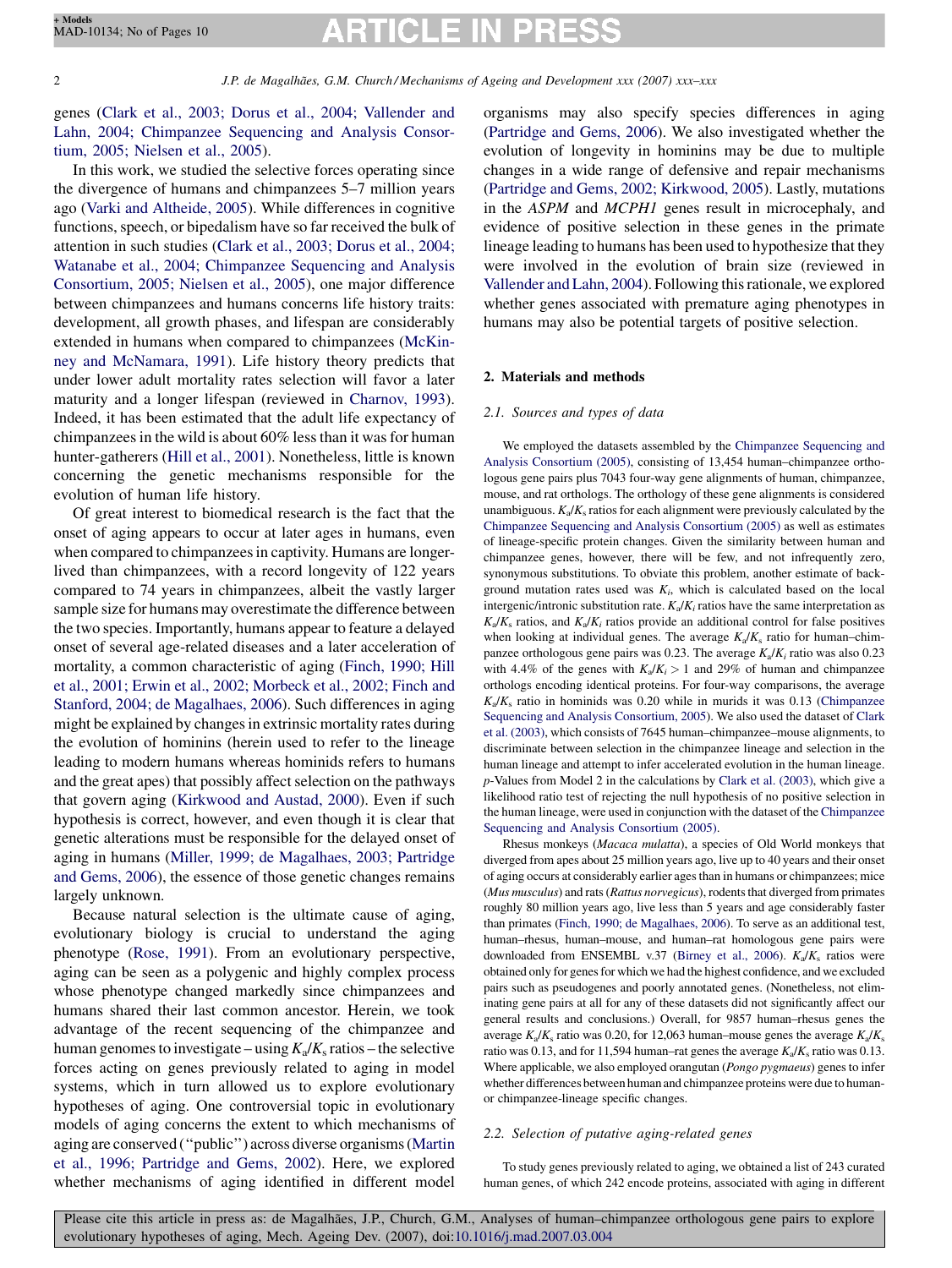# P: ICLE I

model systems from the GenAge dataset ([de Magalhaes et al., 2005\)](#page-8-0). These genes are candidates for determinants of human longevity and aging, though none of them have been proven to play a causal role in human aging and the degree of evolutionary conservation in function of genes and pathways that control aging is unclear. We also investigated a group of 14 genes that have been associated with human longevity or survival in old age. Both lists of genes are available online [\(http://genomics.senescence.info/evolution/chimp.html\)](http://genomics.senescence.info/evolution/chimp.html).

In addition, we used Gene Ontology (GO) annotation, which describes how gene products behave in a cellular context ([Ashburner et al., 2000](#page-8-0)), to select GO categories encompassing mechanisms or functions previously associated with aging in model systems or hypothesized to be related to aging (reviewed in [Martin et al., 1996; Partridge and Gems, 2002; de Magalhaes, 2005a](#page-8-0)). Briefly, we selected GO categories related to DNA repair and processing based on empirical evidence of an association between these pathways and aging in model systems (e.g., [Fraga et al., 1990\)](#page-8-0), including DNA repair (reviewed in [Hasty et al., 2003; Lombard et al., 2005; Martin, 2005](#page-8-0)), DNA methylation (reviewed in [Richardson, 2003\)](#page-9-0), and protein amino acid ADP-ribosylation (reviewed in [Burkle et al., 2004](#page-8-0)). Stress, oxidative stress, the electron transport chain, and hypoxia have also been hypothesized to play a role in aging (reviewed in [Sohal and Weindruch, 1996; Cadenas and Davies, 2000; Finkel](#page-9-0) [and Holbrook, 2000; Katschinski, 2006](#page-9-0)), as supported by experimental results from model systems (e.g., [Lin et al., 1998; Migliaccio et al., 1999; Moskovitz](#page-8-0) [et al., 2001](#page-8-0)). There is also abundant empirical evidence associating hormones, and neuropeptide hormones in particular, with aging in a number of model organisms [\(Brown-Borg et al., 1996; Flurkey et al., 2001; Tatar et al., 2003\)](#page-8-0). Other aging-associated pathways in model organisms that we selected include ubiquitin (reviewed in [Gray et al., 2003\)](#page-8-0), heat shock proteins [\(Yokoyama et al.,](#page-9-0) [2002](#page-9-0)), JNK ([Wang et al., 2003](#page-9-0)), glutathione transferase enzymes [\(Ayyadevara](#page-8-0) [et al., 2005](#page-8-0)), and histone deacetylase genes [\(Rogina et al., 2002\)](#page-9-0).

## 2.3. Calculating average  $K_a/K_s$  ratios for gene categories

The  $K_a$  and  $K_s$  values of GO categories were taken from the [Chimpanzee](#page-8-0) [Sequencing and Analysis Consortium \(2005\)](#page-8-0). To calculate  $K_a$  and  $K_s$  values for other gene categories or groups, such as GenAge or a GenAge subset, we employed the method used by the [Chimpanzee Sequencing and Analysis](#page-8-0) [Consortium \(2005\)](#page-8-0) to calculate the  $K_a/K_s$  ratio for each GO category. Values of  $K_a$  and  $K_s$  concatenated for all genes in a given category C were calculated using:

$$
K_{\mathbf{a}} = \frac{\sum_{i \in \mathbf{C}} a_i}{\sum_{i \in \mathbf{C}} A_i} \quad \text{and} \quad K_{\mathbf{s}} = \frac{\sum_{i \in \mathbf{C}} s_i}{\sum_{i \in \mathbf{C}} S_i}
$$

being  $a_i$  and  $A_i$  the number of nonsynonymous substitutions and sites and being  $s_i$  and  $S_i$  the number of synonymous substitutions and sites per gene i in category C.

### 2.4. Detecting rapidly and slowly evolving gene categories

We employed the binomial probability method used by the [Chimpanzee](#page-8-0) [Sequencing and Analysis Consortium \(2005\)](#page-8-0) to identify rapidly (i.e., with higher-than-average  $K_a/K_s$  ratios) and slowly (i.e., with lower-than-average  $K_a/K_s$  $K<sub>s</sub>$  ratios) evolving GO categories. To identify other gene categories potentially undergoing rapid or slow evolution, we also employed the method used by these authors. The binomial probability is typically used to calculate the probability of several successive events, each with two possible outcomes. Herein, the events are substitutions which can be synonymous or nonsynonymous. Assuming a binominal distribution, we calculated the binomial probability as follows [\(Chimpanzee Sequencing and Analysis Consortium, 2005](#page-8-0)).

The probability  $p_A$  of a nonsynonymous substitution event occurring in a given category C was estimated from the expected proportion of nonsynonymous substitutions using:

$$
p_{\rm A} = \frac{k_{\rm a} \sum_{i \in \rm C} A_i}{k_{\rm a} \sum_{i \in \rm C} A_i + k_{\rm s} \sum_{i \in \rm C} S_i}
$$

where  $k_a$  and  $k_s$  represent average  $K_a$  and  $K_s$  values for all human–chimpanzee gene pairs. Consequently, for the total number of substitution events in category  $C$ , the probability  $p_C$  that we observe an equal or higher number of nonsynonymous substitutions was calculated as:

$$
p_{\rm C} = \sum_{j=a_{\rm C}}^{a_{\rm C}+s_{\rm C}} \binom{a_{\rm C}+s_{\rm C}}{j} p_{\rm A}{}^{j} (1-p_{\rm A})^{a_{\rm C}+s_{\rm C}-j}
$$

being  $a<sub>C</sub>$  and  $s<sub>C</sub>$  the total number of nonsynonymous and synonymous substitutions in category C. Likewise, we identified slowly evolving categories by calculating the probability of observing an equal or smaller number of nonsynonymous substitutions.

This method allowed us to identify categories that have a  $K_a/K_s$  ratio significantly above or below the average. The binomial probability does not allow a direct rejection of the null hypothesis of no acceleration or no constraint in a particular category. Instead, it is a metric designed to detect the most extreme outliers that are potentially undergoing rapid or slow evolution. Based on simulations conducted by the [Chimpanzee Sequencing and Analysis Con](#page-8-0)[sortium \(2005\),](#page-8-0) its cut-off value was set at 0.001. With test statistic <0.001, 98 GO categories were found to feature elevated  $K_a/K_s$  ratios but only 30 would be expected by chance. This means that most, but not all, of these categories have undergone rapid evolution when compared to the genome-wide average. Similarly, 251 GO categories were found to feature lower  $K_a/K_s$  ratios when only 32 would be expected by chance ([Chimpanzee Sequencing and Analysis](#page-8-0) [Consortium, 2005\)](#page-8-0).

### 2.5. Genome coverage

Because the dataset of the [Chimpanzee Sequencing and Analysis Con](#page-8-0)[sortium \(2005\)](#page-8-0) is derived from a draft sequence of the chimpanzee genome, not all human genes have been matched to orthologs in the chimpanzee genome and so our results should not be considered as comprehensive. For instance, of GenAge's 242 protein-coding genes, 211 could be correctly analyzed. Similarly, of GenAge's 242 protein-coding genes, we obtained 169 human–rhesus, 216 human–mouse, and 205 human–rat gene pairs that could be correctly analyzed. Therefore, genes of potential interest may have been left out of our analysis, but trends in groups – such as GO or GenAge categories – with a large number of genes are unlikely to change even when complete results are available.

### 2.6. Computational and statistical analyses

To retrieve the genes of interest and analyze our results, we designed and implemented an automated system of modules written in Perl. The system is part of the Ageing Research Computational Tools (ARCT, described in [de](#page-8-0) [Magalhaes et al., 2005\)](#page-8-0) and is used to retrieve, parse, and data-mine the different datasets used in this work: the datasets of the [Chimpanzee Sequencing and](#page-8-0) [Analysis Consortium \(2005\),](#page-8-0) the GenAge dataset, and the dataset of [Clark et al.](#page-8-0) [\(2003\).](#page-8-0) The system then generates a new set of results, such as  $K_a/K_s$  ratios for each GenAge category, which can be statistically analyzed.

As mentioned above, we employed the statistical tests used by the [Chim](#page-8-0)[panzee Sequencing and Analysis Consortium \(2005\),](#page-8-0) which were also the ones used in similar works (e.g., [Nielsen et al., 2005\)](#page-9-0). The Mann–Whitney U-test (MWU) was used to compare different groups of genes. When comparing a subset of genes with the whole dataset we excluded the subset of genes from the dataset to avoid non-independence problems. Where necessary, computer simulations were conducted with randomly selected gene pairs to infer the probability of, by chance, observing our results. Each simulation involved 100,000 randomly permuted data sets. Statistical analyses were performed using the SPSS package version 11.5 (SPSS Inc., Chicago, IL).

## 3. Results

## 3.1. Selective forces acting on putative aging-related genes

To investigate the overall selective forces acting on genes associated with aging in model systems, we first compared the  $K_a/K_s$  ratios of these genes and pathways with the  $K_a/K_s$  ratio of all human–chimpanzee orthologous gene pairs. Typically,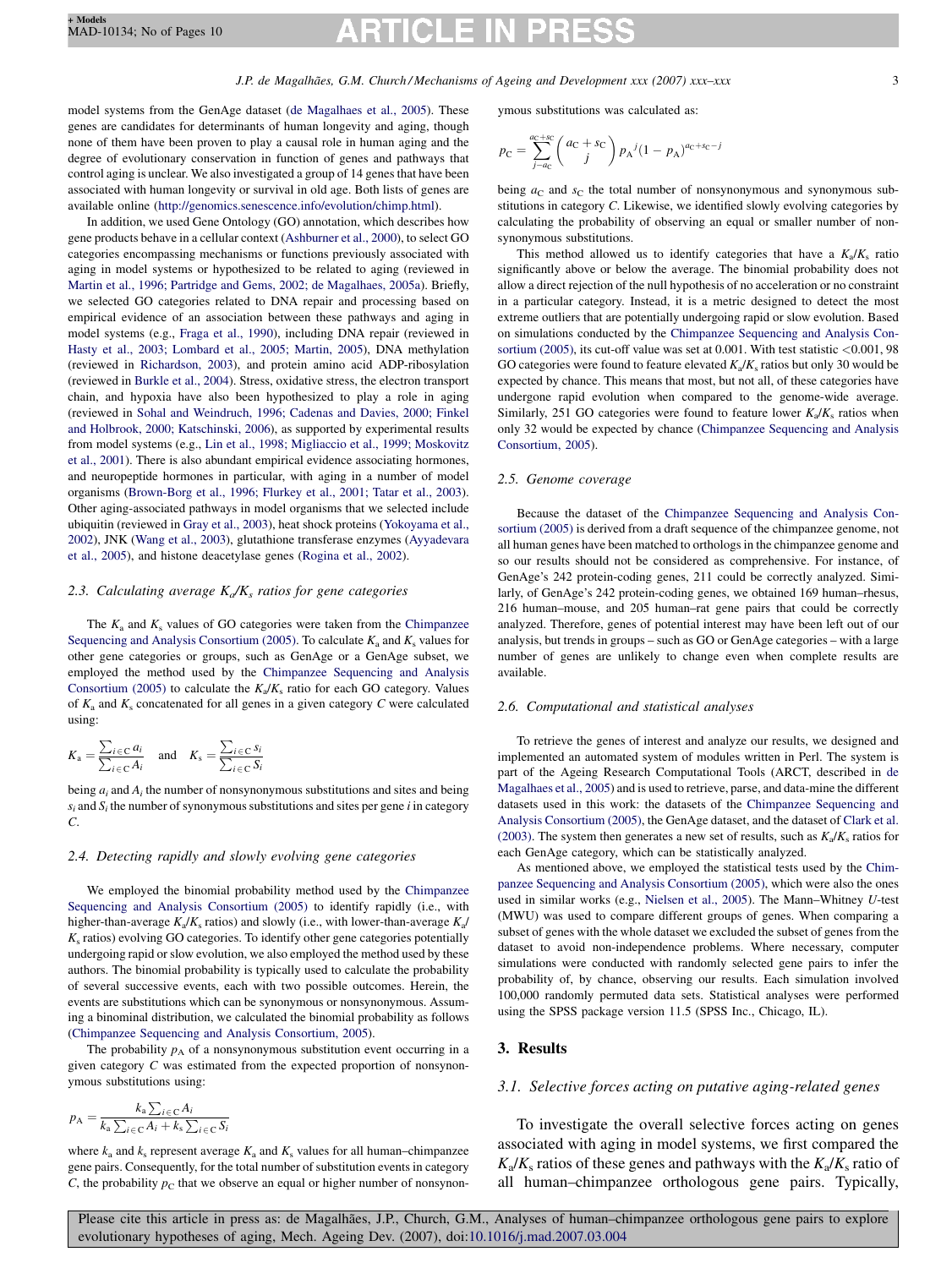4 J.P. de Magalhães, G.M. Church/Mechanisms of Ageing and Development xxx (2007) xxx–xxx

purifying selection is predominant in human genes and the average  $K_a/K_s$  ratio for human–chimpanzee orthologs is 0.23 ([Chimpanzee Sequencing and Analysis Consortium, 2005\)](#page-8-0). Groups of genes with significantly higher  $K_a/K_s$  ratios are putative cases of rapid evolution, and thus more likely to be associated with phenotypic changes, and vice versa. Consequently, we tried to find evidence of positive selection or, at least, evidence of rapid or accelerated evolution in pathways and genes previously related to aging, based on the assumption that such genes and pathways are more likely to specify the greater longevity of humans relative to chimpanzees. As detailed in Section [2](#page-1-0), we used the datasets and statistical methods developed by the [Chimpanzee Sequencing and](#page-8-0) [Analysis Consortium \(2005\)](#page-8-0), which have been previously shown to be capable of detecting meaningful biological findings.

# 3.1.1. Purifying selection is predominant in agingassociated genes

We obtained 242 protein-coding human genes associated with aging, primarily in model organisms, from build 12 of the GenAge database ([de Magalhaes et al., 2005\)](#page-8-0), of which 211 genes could be correctly analyzed. While it is unclear what proportion, if any, of these 211 genes control human aging, it is reasonable to hypothesize that this list is enriched for such genes, and it allowed us to estimate the evolutionary pressures affecting putative aging-related genes. We were surprised to find that the GenAge dataset as a whole – i.e., using concatenated  $K_a$  and  $K_s$  values (see Section [2](#page-1-0)) – had a statistically significant lower  $K_a/K_s$  ratio (0.16) than the average (0.23) for human–chimpanzee orthologs ( $p < 0.001$ ; MWU). This suggests that agingassociated genes tend to be under stronger functional constraints than what would be expected by chance. Likewise, functional categories present in GenAge appear to have undergone purifying selection since chimpanzees and

Table 1

Selective forces operating on GenAge functional categories

humans diverged (Table 1), and we found little evidence of rapid evolution (but see below).

It is possible for functionally constrained genes to be linked to lineage-specific phenotypic changes, which can be detected as lineage-specific accelerated evolution in, for instance, hominids when compared to murids [\(Dorus et al., 2004](#page-8-0)). For all 7043 four-way gene alignments using chimpanzee, human, mouse, and rat orthologs computed by the [Chimpanzee](#page-8-0) [Sequencing and Analysis Consortium \(2005\)](#page-8-0), the average  $K_a/K_s$  ratio was 0.20 in hominids and 0.13 in murids. The average  $K_a/K_s$  ratio for genes in GenAge was 0.13 in hominids and 0.12 in murids, which does not suggest a general pattern of accelerated evolution of aging-associated genes in hominids. We also failed to detect accelerated evolution in GenAge's functional categories (Table 1). Categories like calcium metabolism  $(n = 3)$  and DNA condensation  $(n = 8)$  had considerably higher  $K_a/K_s$  ratios in the hominid lineage but given the small number of genes in each of these categories we cannot exclude these are false positives.

We also tried to find evidence of human lineage-specific protein changes in GenAge. Overall, there were 66 human lineage-specific changes compared to 55 chimpanzee lineagespecific changes. Based on simulations, the probability of observing such a higher proportion of human lineage-specific changes over chimpanzee lineage-specific changes in a group of genes with this many amino acid changes is 32%, which does not suggest that the proportion of human lineage-specific protein changes in GenAge is higher than what would be expected by chance. In GenAge categories the strongest outlier was growth and development proteins in which more than twice as many changes occurred in the human lineage than in the chimpanzee lineage (Table 1). This could suggest lineagespecific selection since the probability of observing such a high proportion of human lineage-specific changes is 1.2%. Lastly, we employed the dataset of [Clark et al. \(2003\)](#page-8-0) to determine whether human lineage-specific evolution occurred in GenAge

| GenAge category                | $\boldsymbol{n}$ | $K_{\rm a}/K_{\rm s}$ | $p$ -Value<br>high <sup>a</sup> | $p$ -Value<br>low <sup>a</sup> | $n$ in four-way<br>comparisons <sup>b</sup> | $K_{\rm a}/K_{\rm s}$ in<br>hominids | $K_{\rm a}/K_{\rm s}$ in<br>murids | Homo<br>$AA$ diff. $^{\circ}$ | Pan<br>$AA$ diff. $^{\circ}$ |
|--------------------------------|------------------|-----------------------|---------------------------------|--------------------------------|---------------------------------------------|--------------------------------------|------------------------------------|-------------------------------|------------------------------|
| Apoptosis                      | 65               | 0.13                  |                                 | $2.8E - 9$                     | 43                                          | 0.082                                | 0.10                               | 14                            | 15                           |
| Calcium metabolism             | 6                | 0.18                  | 0.75                            | 0.25                           | 3                                           | 0.29                                 | 0.17                               | 2                             |                              |
| Cell cycle control             | 42               | 0.13                  |                                 | $7.5E - 7$                     | 26                                          | 0.057                                | 0.11                               | 10                            |                              |
| DNA condensation               | 28               | 0.22                  | 0.67                            | 0.33                           | 8                                           | 0.32                                 | 0.16                               | 6                             |                              |
| DNA repair                     | 38               | 0.25                  | 0.24                            | 0.79                           | 16                                          | 0.17                                 | 0.17                               | 9                             |                              |
| DNA replication                | 15               | 0.24                  | 0.42                            | 0.58                           |                                             | 0.079                                | 0.14                               | 4                             |                              |
| Energy apparatus               | 19               | 0.12                  |                                 | $5.1E - 5$                     | 12                                          | 0.13                                 | 0.082                              |                               |                              |
| Growth and development         | 66               | 0.14                  |                                 | $5.9E - 10$                    | 44                                          | 0.13                                 | 0.13                               | 37                            | 17                           |
| Other                          | 47               | 0.17                  |                                 | $2.9E - 3$                     | 27                                          | 0.17                                 | 0.14                               | 12                            | 16                           |
| Redox and oxidative regulation | 23               | 0.18                  | 0.92                            | 0.11                           | 13                                          | 0.10                                 | 0.071                              | $\overline{4}$                |                              |
| Signaling                      | 52               | 0.13                  |                                 | $1.9E - 8$                     | 27                                          | 0.13                                 | 0.097                              | 15                            | 16                           |
| Stress response                | 31               | 0.14                  |                                 | $2.4E - 4$                     | 14                                          | 0.10                                 | 0.087                              | 4                             |                              |
| Transcriptional regulation     | 39               | 0.15                  |                                 | $2.6E - 3$                     | 22                                          | 0.062                                | 0.084                              | 3                             |                              |

<sup>a</sup> This binomial probability is not used to directly reject the null hypothesis of a given GenAge category not undergoing rapid (*p*-Value high) or slow (*p*-Value low) evolution but provides a metric to identify categories potentially undergoing rapid or slow evolution. The test statistic threshold was set at 0.001 (see Section [2](#page-1-0)).

 $b$  K<sub>a</sub>/K<sub>s</sub> ratios in hominids are based on four-way alignments and hence are expected to be different from K<sub>a</sub>/K<sub>s</sub> ratios based on only chimpanzee and human alignments, as described (Chimpanzee Sequencing and Analysi

 $\textdegree$  Amino acid differences (AA diff.) represent amino acid changes estimated to have occurred specifically in the human (Homo) or chimpanzee (Pan) lineage.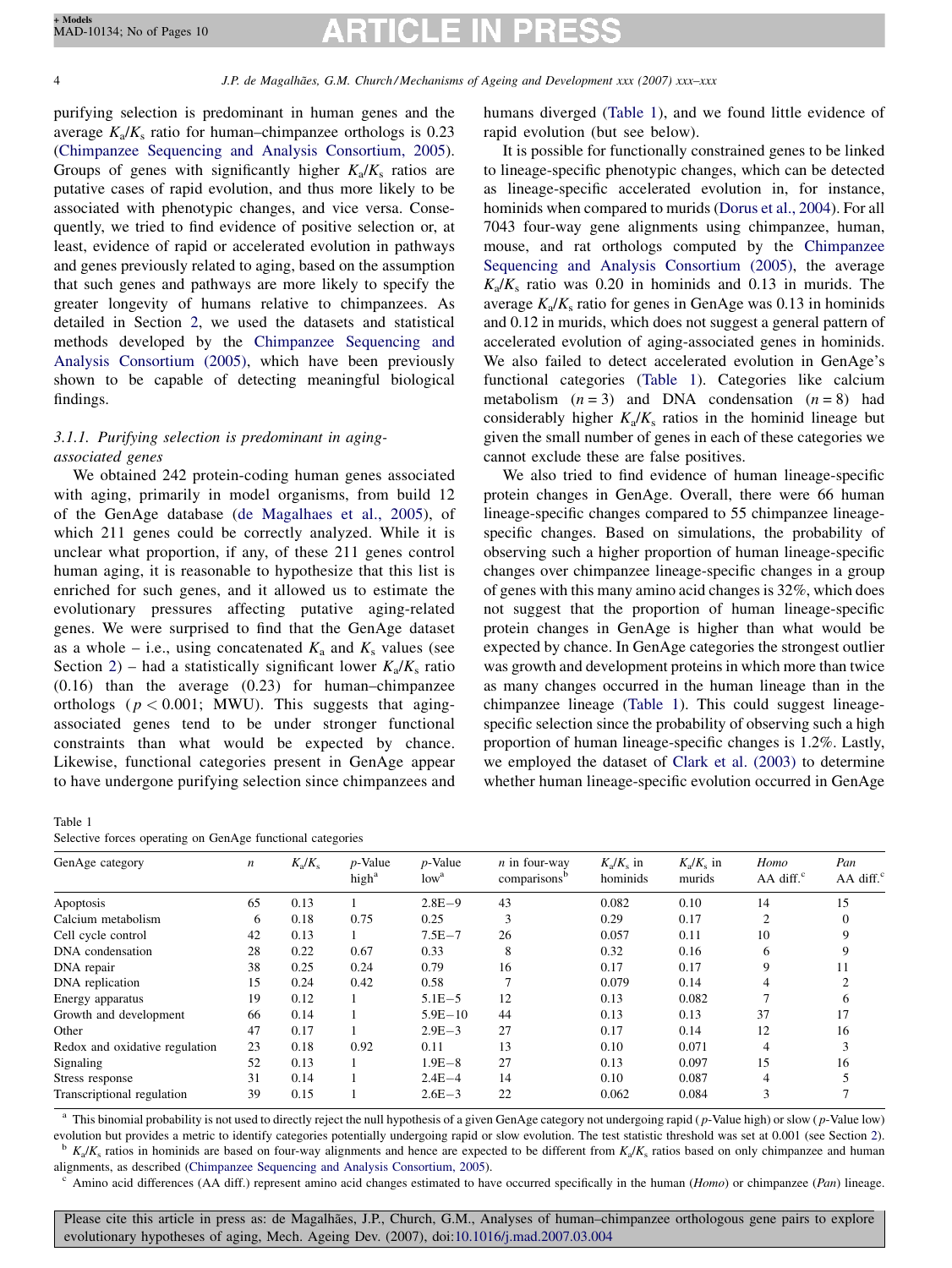<span id="page-4-0"></span>or its categories (see Section [2\)](#page-1-0), but we found no evidence of accelerated evolution in the human lineage on any of these pathways (not shown).

Due to the close similarity between humans and chimpanzees, analyses of  $K_a/K_s$  ratios are more accurate when focusing on groups of genes. Nonetheless, results from individual genes in GenAge confirm our assessment that these putative agingrelated genes tend to undergo purifying selection. Barring sequencing errors, and already excluding proteins with less than 95% of the human sequence aligned with the chimpanzee sequence, 56 proteins are perfectly conserved between humans and chimpanzees. By chance one would expect to find 43 such proteins—i.e., 29% of GenAge proteins aligned at least 95% with the chimpanzee orthologous sequence. Simulations indicate that the probability of observing such a high proportion of proteins perfectly conserved between humans and chimpanzees is 8.1%. Similarly, even though 4.4% of all genes have a  $K_a/K_i$  ratio above 1, only 2 of 211 genes in GenAge (APOC3 and PMCH) fulfilled this criterion. Based on simulations, the probability of observing such a low number of genes with a  $K_a/$  $K_i$  ratio above 1 is 0.45%. In addition to BRCA1, which previous results including linkage disequilibrium analysis have suggested to be under positive selection ([Huttley et al., 2000\)](#page-8-0), and WRN (see below), other genes in GenAge with potential for

Table 2

List of GO categories hypothesized to be related to aging<sup>a</sup>

positive selection include CDKN2A ( $K_a/K_i = 0.90$ ) and EMD  $(K_a/K_i = 0.84$  and  $K_a/K_s = 1.22$ ).

We also studied the  $K_a/K_s$  ratios of GenAge using human– rhesus, human–mouse, and human–rat gene pairs. Although shorter-lived and evolutionary and biologically more distant organisms from humans (see Section [2](#page-1-0)), these additional species provide a complementary model to human–chimpanzee gene pairs. Using human–rhesus gene pairs, the average  $K_a/K_s$ ratio for genes in GenAge was 0.16, significantly lower than the average (0.20) for all human–rhesus gene pairs ( $p < 0.001$ ; MWU). The results from human–mouse and human–rat gene pairs did not confirm this idea, though, and the average  $K_a/K_s$ ratio of genes in GenAge was not lower than expected by chance (not shown). Therefore, it appears that the strongerthan-average functional constraints observed in GenAge genes in primates are not observed in the rodent lineage. We have no satisfactory explanation for this observation.

# 3.1.2. Selection in aging-associated GO categories

Of course, it can be argued that GenAge contains only a fraction, if any, of genes involved in human aging because most remain to be identified. To further investigate the selective forces acting on putative aging-related pathways and explore whether positive selection or rapid evolution may have acted on

| $GO^b$  | Name                                                                 | $\boldsymbol{n}$ | $K_{\rm a}/K_{\rm s}$ | $p$ -Value high <sup>c</sup> | $p$ -Value low <sup>c</sup> |
|---------|----------------------------------------------------------------------|------------------|-----------------------|------------------------------|-----------------------------|
|         | Biological process GO categories related to DNA repair or processing |                  |                       |                              |                             |
| 0006974 | Response to DNA damage stimulus                                      | 148              | 0.27                  | $9.0E - 7$                   |                             |
| 0006281 | DNA repair                                                           | 121              | 0.26                  | $1.1E - 4$                   |                             |
| 0042770 | DNA damage response, signal transduction                             | 15               | 0.38                  | $3.2E - 4$                   |                             |
| 0006306 | DNA methylation                                                      | 11               | 0.087                 | 1                            | $1.8E - 4$                  |
| 0006471 | Protein amino acid ADP-ribosylation                                  | 10               | 0.36                  | $3.3E - 3$                   |                             |
| 0006298 | Mismatch repair                                                      | 9                | 0.32                  | $5.8E - 3$                   |                             |
| 0006282 | Regulation of DNA repair                                             | 5                | 1.1                   | $4.6E - 8$                   |                             |
| 0030330 | DNA damage response, signal transduction by p53 class mediator       | 3                | 1.4                   | $1.3E-13$                    |                             |
|         | Other biological process GO categories                               |                  |                       |                              |                             |
| 0006950 | Response to stress                                                   | 594              | 0.27                  | $1.1E - 17$                  |                             |
| 0006118 | Electron transport                                                   | 216              | 0.23                  | 0.039                        | 0.96                        |
| 0006511 | Ubiquitin-dependent protein catabolism                               | 82               | 0.20                  | 0.65                         | 0.38                        |
| 0006512 | Ubiquitin cycle                                                      | 70               | 0.10                  |                              | $4.6E - 11$                 |
| 0006979 | Response to oxidative stress                                         | 27               | 0.16                  | 0.95                         | 0.066                       |
| 0007254 | JNK cascade                                                          | 23               | 0.12                  |                              | $2.6E - 4$                  |
| 0006120 | Mitochondrial electron transport, NADH to ubiquinone                 | 12               | 0.12                  | 0.97                         | 0.054                       |
| 0001666 | Response to hypoxia                                                  | 5                | 0.043                 |                              | 0.014                       |
|         | Molecular function GO categories                                     |                  |                       |                              |                             |
| 0005179 | Hormone activity                                                     | 77               | 0.37                  | $1.2E - 8$                   |                             |
| 0004840 | Ubiquitin conjugating enzyme activity                                | 44               | 0.094                 |                              | $5.1E - 6$                  |
| 0003773 | Heat shock protein activity                                          | 29               | 0.080                 |                              | $4.4E - 8$                  |
| 0003684 | Damaged DNA binding                                                  | 24               | 0.37                  | $8.5E - 5$                   |                             |
| 0005184 | Neuropeptide hormone activity                                        | 15               | 0.39                  | $4.8E - 3$                   |                             |
| 0004364 | Glutathione transferase activity                                     | 14               | 0.50                  | $4.5E - 4$                   |                             |
| 0004407 | Histone deacetylase activity                                         | 8                | 0.14                  | 0.95                         | 0.082                       |

<sup>a</sup> Although the topic remains highly contentious, and the mechanisms of aging in primates are largely unknown, we selected GO categories encompassing mechanisms or functions typically associated with aging in model systems or hypothesized to be related to aging (see Section [2](#page-1-0)).<br><sup>b</sup> Subcategories without evidence of positive selection or rapid evolution were omitted unle

This binomial probability is not used to directly reject the null hypothesis of a given GenAge category not undergoing rapid (p-Value high) or slow  $(p-$ Value low) evolution but provides a metric to identify categories potentially undergoing rapid or slow evolution. The test statistic threshold was set at  $0.001$ (see Section [2\)](#page-1-0).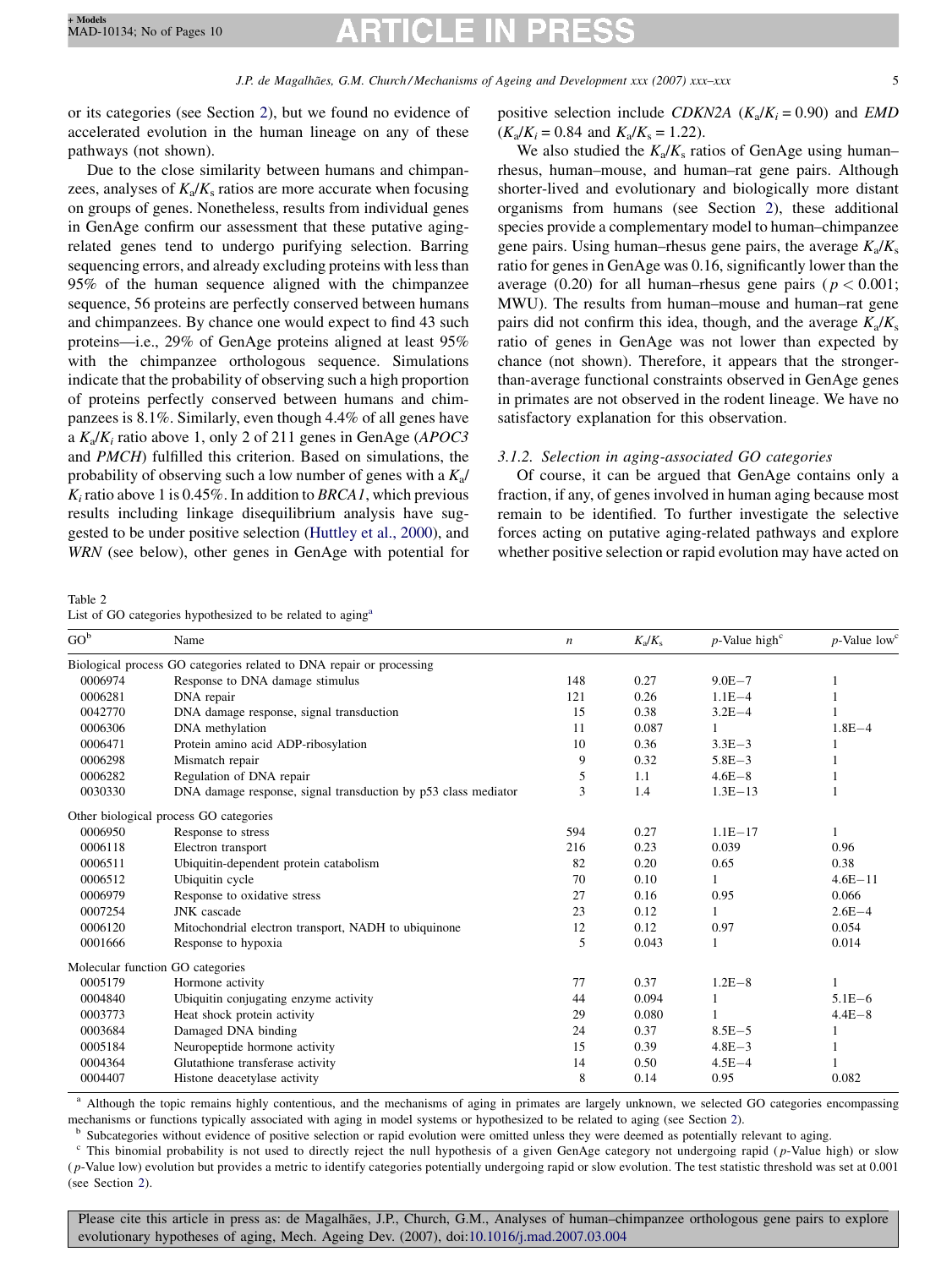# RTICLE II

6 J.P. de Magalha˜es, G.M. Church / Mechanisms of Ageing and Development xxx (2007) xxx–xxx

repair and defense mechanisms since humans and chimpanzees diverged, we examined  $K_a/K_s$  ratios, obtained from the [Chimpanzee Sequencing and Analysis Consortium \(2005\),](#page-8-0) in GO categories that could potentially be related to aging ([Table 2](#page-4-0)). Most pathways hypothesized to play a role in aging and somatic maintenance do not appear to have undergone rapid evolution, but there are a few exceptions. For example, there is some evidence that DNA repair (GO:0006281;  $K_a$ /  $K_s = 0.26$ ;  $n = 121$ ) and GO categories associated with DNA repair may have undergone rapid evolution after humans and chimpanzees diverged [\(Table 2](#page-4-0)). It was not clear, however, whether accelerated evolution in these GO categories occurred in the human rather than the chimpanzee lineage as lineagespecific protein changes occurred in both lineages (not shown but see Section [4](#page-6-0)).

We found no evidence that GO categories related to oxidative stress, such as response to oxidative stress (GO:0006979;  $K_a/K_s = 0.16$ ;  $n = 27$ ), have undergone rapid evolution [\(Table 2\)](#page-4-0). The response to stress category (GO:0006950) could have undergone rapid evolution, but this is misleading because of its subcategories, namely, DNA repair and response to pest/pathogen/parasite (GO:0009613) that appear to have undergone rapid evolution. When the influence of these subcategories that could represent sources of bias was eliminated, response to stress was no longer considered under rapid selection (not shown). Similarly, there was evidence of rapid evolution  $(K_a/K_s = 0.50; n = 14)$  in the glutathione transferase activity (GO:0004364). Because glutathione transferases typically associated with aging, such as GSTA4 and GSTP1, were not found to be undergoing positive selection, and because some proteins from this GO category play a role in response to environmental stressors, which typically tend to be associated with rapid evolution, these findings are not necessarily related to aging, even if intriguing. Similarly, hormone activity (GO:0005179) appeared to have undergone

| г |  |
|---|--|
|   |  |

|  |  | Selective forces operating on GenAge categories by selection process |  |  |
|--|--|----------------------------------------------------------------------|--|--|
|  |  |                                                                      |  |  |

rapid evolution  $(K_a/K_s = 0.37$  with  $n = 77$ ), yet changes in hormones may be related to adaptations in processes other than aging. Indeed, genes from this GO category with  $K_a/K_s > 1$ have been related to different functions, including processes typically associated with rapid evolution such as immune response, reproduction, and development, so it is not clear that rapid evolution in this GO category is associated with aging.

Overall, pathways and mechanisms previously related to aging found highly conserved between humans and chimpanzees include topoisomerases such as TOP3B, the JNK pathway including MAPK8 and MAPK9, IGF1, its receptor IGF1R, and IGFBP3, the Sir2 homologue SIRT1, the TOR homologue FRAP1, TP53, heat shock proteins (GO:0003773) such as HSPA1B, HSPA8, HSPA9B, HSP90AA1, and HSPD1, histone deacetylases (GO:0004407) like HDAC1 and HDAC3, and ubiquitin cycle (GO:0006512) such as SUMO, UBB, UBE2I, and UCHL1. The complete results are available online ([http://](http://genomics.senescence.info/evolution/chimp.html) [genomics.senescence.info/evolution/chimp.html\)](http://genomics.senescence.info/evolution/chimp.html).

# 3.2. Genes linked to aging in different models are under different selection forces

As mentioned before, GenAge features genes associated with aging in different model systems, including genes derived from organisms ranging from yeast to rodents, cellular models, and progeroid syndromes—though some overlap is possible. Therefore, we investigated whether different evolutionary pressures acted on genes associated with aging in different model systems (Table 3). Interestingly, genes directly related to aging in non-human mammals ( $n = 21$ ) and humans ( $n = 3$ ) had the highest average  $K_a/K_s$  ratios (0.33 and 0.47, respectively) while genes associated with aging in non-mammalian models – typically invertebrates – had the lowest average  $K_a/K_s$  ratio (0.083). The higher average  $K_a/K_s$  ratio of genes linked to aging in non-human mammals – typically rodents – could be due to a

| GenAge<br>category <sup>a</sup> | $\boldsymbol{n}$ | $K_a/K_s$ | $p$ -Value<br>high <sup>b</sup> | $p$ -Value<br>low <sup>b</sup> | $n$ in four-way<br>comparisons <sup>c</sup> | $K_{\rm a}/K_{\rm s}$ in<br>hominids | $K_{\rm a}/K_{\rm s}$ in<br>murids | Homo AA<br>diff <sup>d</sup> | Pan AA<br>diff <sup>d</sup> |
|---------------------------------|------------------|-----------|---------------------------------|--------------------------------|---------------------------------------------|--------------------------------------|------------------------------------|------------------------------|-----------------------------|
|                                 |                  |           |                                 |                                | ◠                                           |                                      |                                    |                              |                             |
| Human                           |                  | 0.472     | 0.017                           | 0.99                           |                                             | 0.46                                 | 0.22                               |                              | 8                           |
| Mammal                          | 21               | 0.331     | 0.0026                          |                                |                                             | 0.32                                 | 0.20                               |                              | 10                          |
| Model                           | 22               | 0.083     |                                 | $4.6E - 7$                     | 14                                          | 0.069                                | 0.10                               |                              |                             |
| Cell                            | 14               | 0.109     |                                 | $5.7E - 4$                     | 6                                           | 0.068                                | 0.19                               |                              |                             |
| Functional                      | 55               | 0.184     | 0.99                            | 0.017                          | 22                                          | 0.094                                | 0.11                               | 8                            |                             |
| Upstream                        | 25               | 0.138     |                                 | $1.1E - 3$                     | 15                                          | 0.18                                 | 0.21                               | Q                            |                             |
| Downstream                      | 46               | 0.097     |                                 | $7.6E - 16$                    | 28                                          | 0.085                                | 0.080                              | 22                           | 17                          |
| Putative                        | 56               | 0.159     |                                 | $2.3E - 4$                     | 38                                          | 0.15                                 | 0.13                               | 16                           | 19                          |

<sup>a</sup> Genes linked to aging based on: human = evidence directly linking the gene product to aging in humans; mammal = evidence directly linking the gene product to aging in a non-human mammalian model organism; model = evidence directly linking the gene product to aging in a non-mammalian animal model organism; cell = evidence directly linking the gene product to aging in a cellular model system; functional = evidence linking the gene product to a pathway or mechanism linked to aging; upstream = evidence directly linking the gene product to the regulation or control of genes previously linked to aging; downstream = evidence showing the gene product to act downstream of a pathway, mechanism, or other gene product linked with aging; putative = indirect or inconclusive evidence linking the gene product to aging.

 $b$  This binomial probability is not used to directly reject the null hypothesis of a given GenAge category not undergoing rapid ( $p$ -Value high) or slow ( $p$ -Value low)

evolution but provides a metric to identify categories potentially undergoing rapid or slow evolution. The test statistic threshold was set at 0.001 (see Section [2](#page-1-0)).<br>
"  $K_a/K_s$  ratios in hominids are based on four-way alig

 $d$  Amino acid differences (AA diff.) represent amino acid changes estimated to have occurred specifically in the human (Homo) or chimpanzee (Pan) lineage.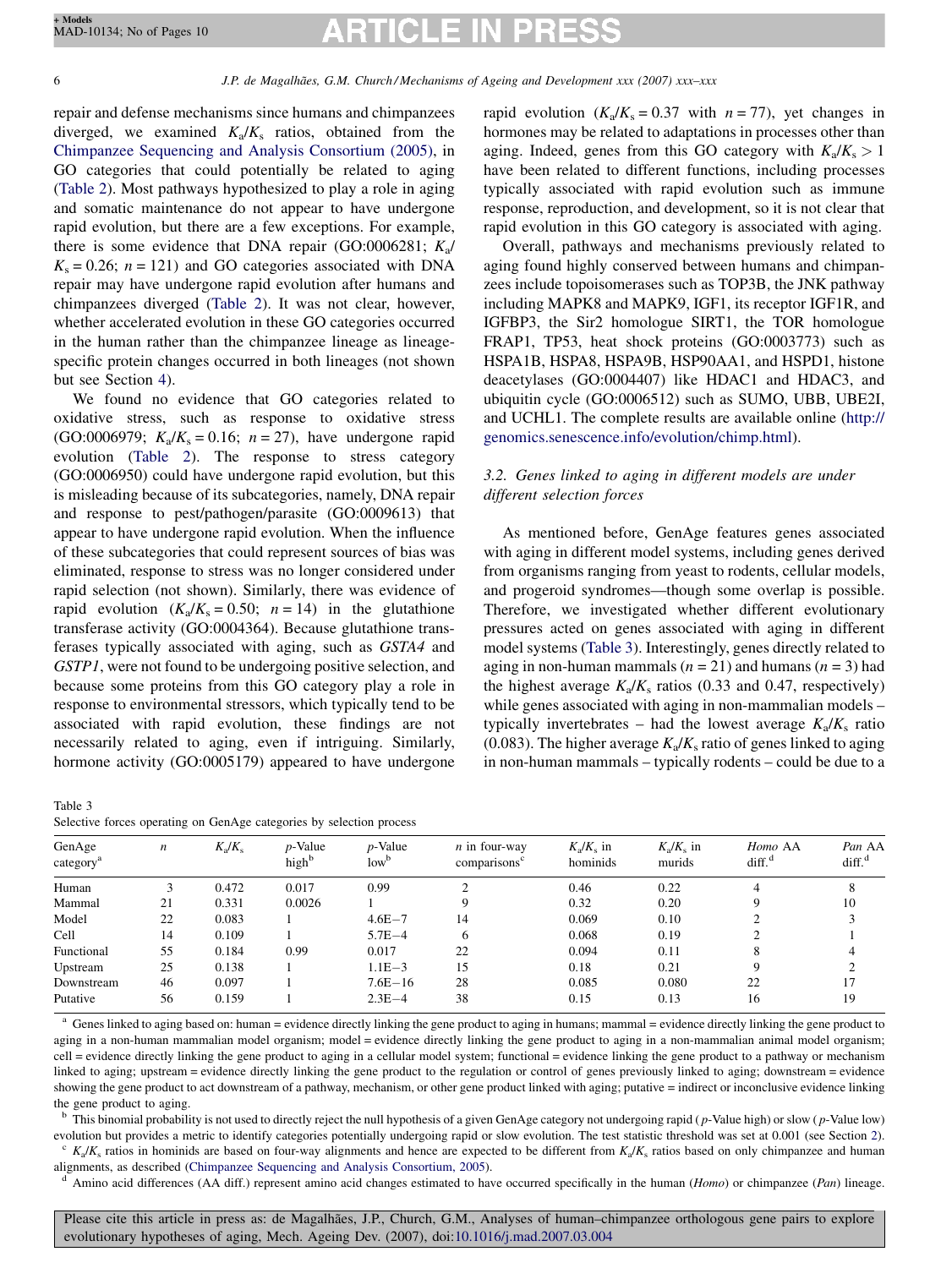# CILE

<span id="page-6-0"></span>few genes, such as WRN and BRCA1, because if these two genes were excluded the average  $K_a/K_s$  ratio of this category dropped to 0.19. Also in non-human mammals, genes associated with premature aging had a slightly higher  $K_a/K_s$  ratio (0.34;  $n = 16$ ) than genes associated with life-extension (0.27;  $n = 6$ ), though again this appears to be due to the presence of BRCA1 and WRN in the former. Genes associated with cellular models of aging also had a very low  $K_a/K_s$  ratio (0.11). Lastly, we found no significant indication of accelerated evolution in hominids when compared to murids, except in genes related to aging in mammals which may again be due to the influence of a few genes such as BRCA1 and WRN.

We also looked at the  $K_a/K_s$  ratios of genes  $(n = 14)$ associated with human longevity or survival in the elderly that might thus be associated with healthy aging. The average  $K_a/K_s$ ratio was 0.16 with no significant evidence of a higher or lower than average  $K_a/K_s$  ratio. None of these genes had a  $K_a/K_s$ ratio > 1. The strongest outliers were SIRT3 with a  $K_a/$  $K_s = 0.85$  (but  $K_a/K_i = 0.42$ ) and APOC3 with a  $K_a/K_i = 1.19$ (but  $K_a/K_s = 0.35$ ). The complete results are available online ([http://genomics.senescence.info/evolution/chimp.html\)](http://genomics.senescence.info/evolution/chimp.html).

Analyses of the GenAge dataset according to selection clusters using human–rhesus, human–mouse, and human–rat gene pairs were largely in accordance with the abovementioned results obtained using human–chimpanzee gene pairs. For example, genes associated with aging in lower organisms and cellular models always had a lower  $K_a/K_s$  ratio than genes associated with aging in mammals.

# 3.3. Evolution of genes associated with segmental progeroid syndromes

As mentioned above, we found limited evidence of positive selection or rapid or accelerated evolution in GenAge genes. Apart from BRCA1, it is unclear whether any of the genes in GenAge have undergone positive selection since humans and chimpanzees diverged. Nonetheless, we wanted to evaluate whether genes associated with premature aging in humans could also be related to the evolution of aging in the human lineage.

The three genes in which mutations cause what most dramatically resembles premature aging in humans are WRN, ERCC8, and LMNA, of which WRN, the gene responsible for Werner's syndrome, is the most striking case. Other genes that might also be considered segmental progeroid syndromes include BSCL2, ERCC6, NBN, and AGPAT2 ([Martin, 1978,](#page-8-0) [2005; de Magalhaes, 2005a\)](#page-8-0). We failed to find significant evidence of positive selection or rapid evolution in either hominins or hominids in any of these genes, except for WRN.

In the case of WRN, both the  $K_a/K_s$  (0.91) and  $K_a/K_i$  (0.59) ratios indicate the gene could have undergone rapid evolution since humans and chimpanzees diverged. WRN also had a higher  $K_a/K_s$  ratio (0.75) in hominids than in murids (0.31), which could suggest accelerated evolution in the former, and higher-than-average  $K_a/K_s$  ratios in the human–rhesus gene pair (0.53), human–mouse gene pair (0.32), and human–rat gene pair (0.29). Although these results could be false positives (see Section 4), they suggest possible adaptive changes in the WRN gene in the hominid lineage. Previously, [Clark et al. \(2003\)](#page-8-0) reported that WRN could have undergone accelerated evolution in the human lineage ( $p = 0.028$ ). Using a human–chimpanzee–orangutan protein alignment, however, we found 11 chimpanzee-specific protein changes but only 4 human-specific protein changes in WRN plus 2 changes that could not be attributed to either lineage. Because the chimpanzee genome sequence is still considered a draft, however, errors in it could artificially increase the number of chimpanzee lineage-specific protein changes.

Our results and  $K_a/K_s$  ratios have been incorporated into the GenAge database [\(http://genomics.senescence.info/genes/](http://genomics.senescence.info/genes/human.html) [human.html\)](http://genomics.senescence.info/genes/human.html) and could be useful for researchers working on aging to study the evolution of aging-associated genes across primates. They are further available online [\(http://genomics.](http://genomics.senescence.info/evolution/chimp.html) [senescence.info/evolution/chimp.html\)](http://genomics.senescence.info/evolution/chimp.html).

# 4. Discussion

Multiple primate genomes will be necessary to understand the genetic changes that contributed to the distinguishing features of the human aging process and thus our work should be considered preliminary or explorative. Our approach for identifying genes responsible for the interspecies differences in longevity is novel and promising but its limit of detection is still confined to relatively strong signals (Fig. 1). Moreover, such large-scale, genome-wide analyses are so far only feasible in protein-coding regions, yet it is likely that differences in gene regulation also specify species differences in aging and there could be important changes in regulatory regions, RNA genes, or even some unknown gene product that are not detectable by our method. Despite these limitations, our work offers new insights regarding the evolutionary forces acting on genes associated with aging in model systems.



Fig. 1. Approximate limit of detection of rapid evolution using our test statistic as a function of sequence length and  $K_a/K_s$  ratio. The straight black line represents the  $K_a/K_s$  ratio threshold above which a given protein-coding sequence will be detected as undergoing rapid evolution. Sequence length, which may be a single gene or a concatenated sequence of a large group of genes (the average human–chimpanzee gene pair, only including the protein-coding sequence, is approximately 1.4 kb), is plotted on a logarithmic scale. The dotted gray line is the average  $K_a/K_s$  ratio for all human–chimpanzee gene pairs (0.23).  $K_a/K_s$  ratios assume a constant  $K_s$  and a constant proportion of synonymous and nonsynonymous sites in relation to sequence length, both of which were estimated from the average of all human–chimpanzee gene pairs.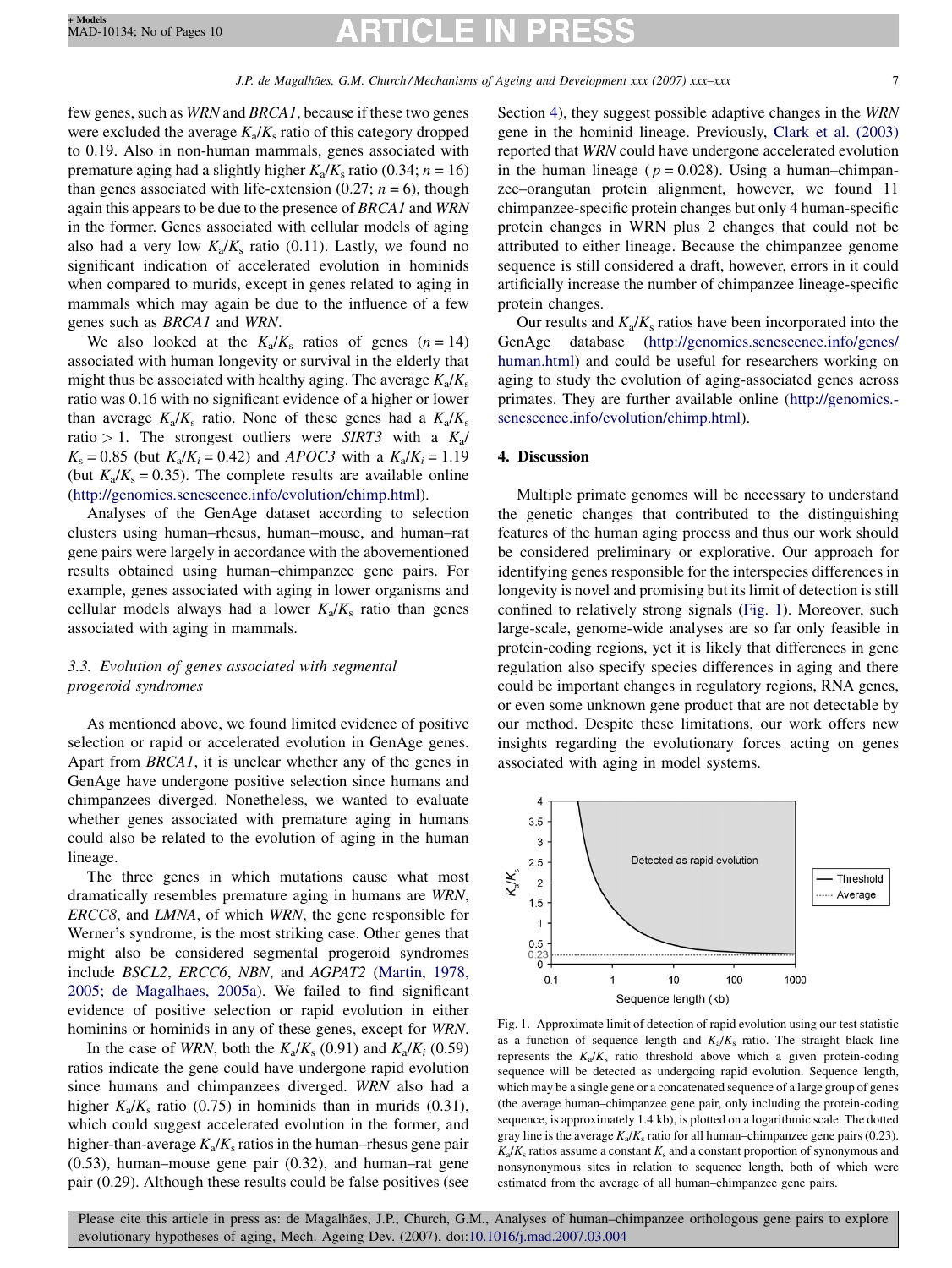# **RTICLE IN PRE!**

# 8 J.P. de Magalhães, G.M. Church/Mechanisms of Ageing and Development xxx (2007) xxx–xxx

Although we found evidence of selection in a few genes and pathways previously associated with aging, we urge caution in interpreting these results. For instance, genes in GO categories may be involved in functions unrelated to aging and thus any evidence of rapid evolution may reflect selection on another trait (but see below). One potentially interesting finding was the putative rapid evolution of DNA repair proteins. Other works have reported evidence of positive selection in DNA metabolism genes, including ERCC8, in recent human evolution ([Wang et al., 2006\)](#page-9-0). These results could be associated with hypotheses of aging predicting that DNA repair/ metabolism genes play a role in species differences in aging (reviewed in [de Magalhaes, 2005a; Martin, 2005](#page-8-0)). On the other hand, rapid evolution of DNA repair genes is not unique of long-lived humans or hominids and, in fact, some results suggest accelerated evolution in DNA repair genes in murids when compared to hominids [\(Chimpanzee Sequencing and](#page-8-0) [Analysis Consortium, 2005](#page-8-0)). More detailed studies encompassing several mammalian genomes are warranted to examine whether changes to DNA repair/metabolism genes are involved in the evolution of aging.

Overall, our results using the GenAge dataset show that, at least in the primate lineage, genes associated with aging in model systems tend to be under purifying selection and stronger-than-average functional constraints. Even though it is possible for genes under strong functional constraints to play a role in the evolution of lineage-specific traits, we found little evidence of accelerated evolution in putative aging-related genes in the hominid or human lineages. Genes with such patterns of selection tend to have key biological functions conserved among mammals and these evolutionary forces typically preserve existing phenotypes. Because our work is the first to explore the evolutionary pressures acting on agingassociated genes and pathways, however, different explanations can be conceptualized, and our results do not disprove any potential involvement these genes may have on human aging. Certainly, phenotypically important changes in one or a few genes – maybe even changes in regulatory regions – are likely to be undetected by our analyses. For instance, although we found no evidence of rapid evolution in the mitochondrial electron transport chain (GO:0006118 and GO:0006120), rapid evolution in a few of these proteins has been reported in anthropoid primates ([Grossman et al., 2004\)](#page-8-0), and it has been hypothesized that this represents a life-extending adaptation [\(de](#page-8-0) [Magalhaes, 2005b](#page-8-0)). Though speculative, an alternative hypothesis is that genes involved in aging require extreme precision, because they are likely to have other functions, and subtle, so far impossible to detect changes led to the lifeextension of humans.

Apart from the GO categories results, which can be subject to different interpretations, we found little evidence of a widespread optimization of multiple maintenance and repair mechanisms, even though this may be due to limitations in our analyses. The differences we found in selection pressures acting on genes associated with aging in different models systems, such as the observation that genes associated with aging in nonmammalian model organisms are under stronger functional

constraints than genes associated with aging in mammals, are novel. These results might reflect, in human–chimpanzee gene pairs, a higher degree of conservation throughout evolution of genes whose homologs are involved in aging in nonmammalian model organisms. In fact, the proportion of human homologs of aging-related genes in model organisms has been reported to be higher than expected by chance ([Budovsky et al.,](#page-8-0) [2007\)](#page-8-0). This high conservation of aging-related genes might be related to their reported higher-than-average interactions ([Promislow, 2004; Budovsky et al., 2007\)](#page-9-0). Our results, albeit only explorative, do not appear to support the hypothesis that most genes and mechanisms that have been the focus of research in model organisms are likely to regulate species differences in aging, at least in primates. Even if the mechanisms of aging identified so far in model systems do not explain differences in aging between hominids, it is plausible that these mechanisms are conserved between organisms, for instance, as part of a conserved mechanism linking reproduction and food availability to aging [\(Partridge](#page-9-0) [and Gems, 2002](#page-9-0)). In other words, perhaps the biological functions of these genes are part of conserved pathways related to pleiotropic effects on aging that impact on intra-species differences in aging but do not regulate inter-species differences in aging.

As mentioned in the introduction, our rationale in this work is based on the concept, supported by modern evolutionary theory (e.g., [Charnov, 1993; Kirkwood and Austad, 2000](#page-8-0)), that the extended human lifespan and delayed onset of aging are a product of direct selective pressures. With the little that we know about the genetics of aging in primates, however, we cannot exclude alternatives. Maybe the delayed onset of aging in humans is a by-product of selection acting on other traits, such as development, growth, or reproduction. For instance, one hypothesis is that, after humans and chimpanzees diverged, natural selection may have acted primarily on developmental pathways to extend development, growth, and lifespan [\(de](#page-8-0) [Magalhaes and Church, 2005](#page-8-0)). In fact, one mechanism shown to act on development, growth, and aging is the endocrine system (reviewed in [McKinney and McNamara, 1991;](#page-8-0) [Partridge and Gems, 2002; de Magalhaes, 2005a; de Magalhaes](#page-8-0) [and Church, 2005\)](#page-8-0). Hormonal adaptations, even those related to development and reproduction, may thus have some impact on aging. The higher proportion of human-specific protein changes in GenAge proteins associated with growth and development and the putative rapid evolution in hormone activity GO categories support this view. If the delayed onset of human aging is a by-product of the delayed human development then genes related to aging in model systems may be expected to be under purifying selection.

Lastly, our results indicate a putative rapid evolution of WRN, a gene in which mutations result in a phenotype that resembles accelerated aging in human patients. Our results do not prove that WRN has undergone adaptive changes, and admittedly may be a result of chance, though because WRN encodes a relatively large protein with 1432 amino acids,  $K_a/K_s$ ratios are less likely to be exaggerated than those of genes encoding smaller proteins. Moreover, it is an intriguing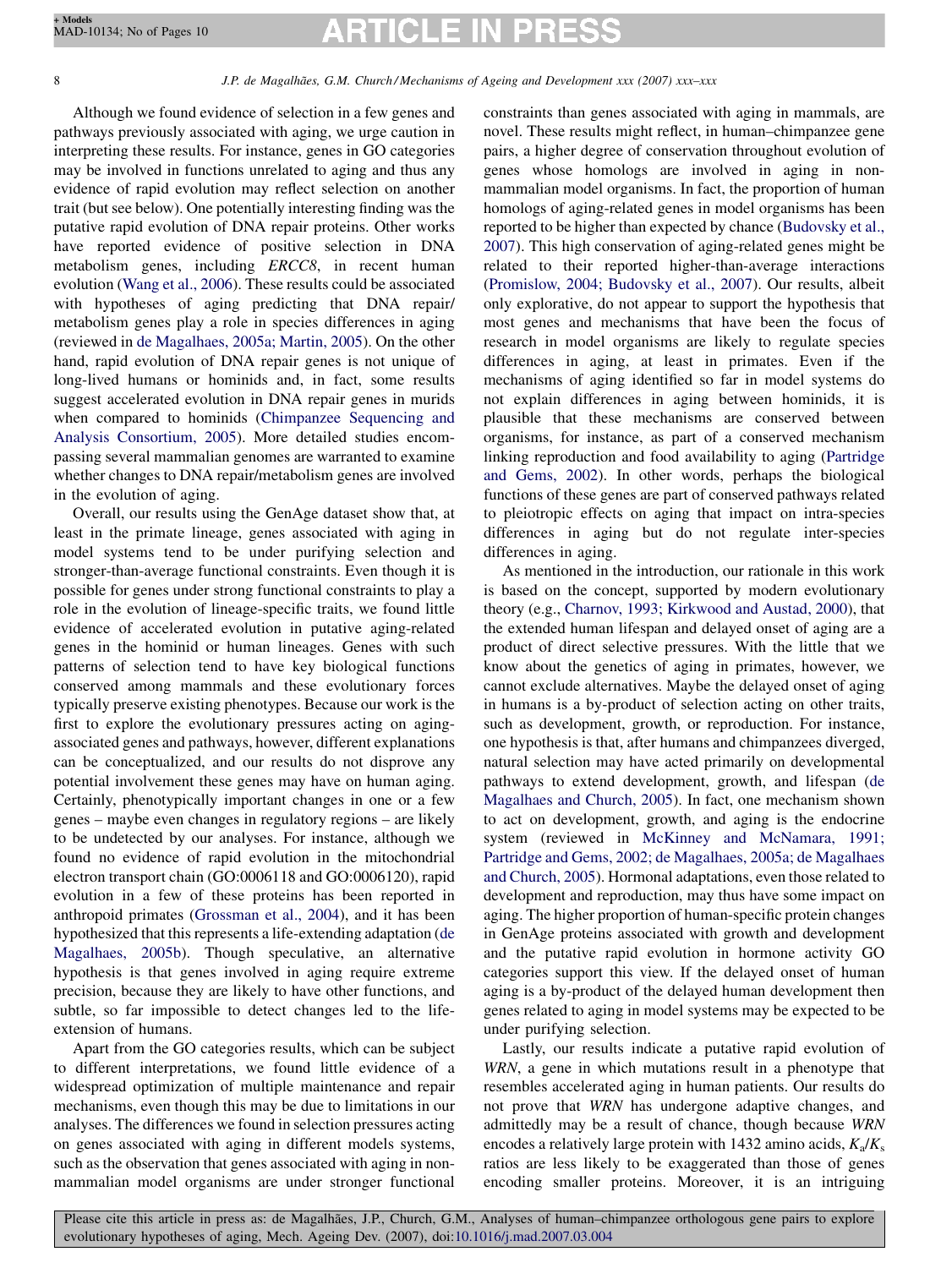# **RTICLE IN PRES**

<span id="page-8-0"></span>coincidence that the gene associated with the most impressive human progeroid syndrome is one of the genes in GenAge with the highest  $K_a/K_s$  ratio. It is tempting to speculate that changes to WRN are also involved in the evolution of aging in primates and hominids. Since humans and chimpanzees diverged, most protein changes to WRN were chimpanzee lineage-specific, which makes it unlikely that protein changes to WRN contributed to the evolution of human longevity. This could suggest a pattern of selection on WRN similar to that observed in the MCPH1 gene where selection is most pronounced in earlier portions of the lineage ([Vallender and Lahn, 2004\)](#page-9-0). Analyses of changes to the WRN protein during primate and mammalian evolution merit further attention.

# Acknowledgements

The authors wish to thank David Reich and Joana Costa for comments on previous drafts and Steve Elledge and members of the Church lab for valuable discussions. J.P. de Magalhães is supported by a NIH-NHGRI CEGS grant to G.M. Church.

# Appendix A. Supplementary data

Supplementary data associated with this article can be found, in the online version, at [doi:10.1016/j.mad.2007.03.004](http://dx.doi.org/10.1016/j.mad.2007.03.004).

# References

- Ashburner, M., et al., 2000. Gene ontology: tool for the unification of biology. The Gene Ontology Consortium. Nat. Genet. 25, 25–29.
- Ayyadevara, S., Engle, M.R., Singh, S.P., Dandapat, A., Lichti, C.F., Benes, H., Shmookler Reis, R.J., Liebau, E., Zimniak, P., 2005. Lifespan and stress resistance of Caenorhabditis elegans are increased by expression of glutathione transferases capable of metabolizing the lipid peroxidation product 4-hydroxynonenal. Aging Cell 4, 257–271.

Birney, E., et al., 2006. Ensembl 2006. Nucleic Acids Res. 34, D556–D561.

- Brown-Borg, H.M., Borg, K.E., Meliska, C.J., Bartke, A., 1996. Dwarf mice and the ageing process. Nature 384, 33.
- Budovsky, A., Abramovich, A., Cohen, R., Chalifa-Caspi, V., Fraifeld, V., 2007. Longevity network: construction and implications. Mech. Ageing Dev. 128, 117–124.
- Burkle, A., Beneke, S., Muiras, M.L., 2004. Poly(ADP-ribosyl)ation and aging. Exp. Gerontol. 39, 1599–1601.
- Cadenas, E., Davies, K.J., 2000. Mitochondrial free radical generation, oxidative stress, and aging. Free Radic. Biol. Med. 29, 222–230.
- Charnov, E.L., 1993. Life History Invariants: Some Explorations of Symmetry in Evolutionary Ecology. Oxford University Press, Oxford.
- Chimpanzee Sequencing and Analysis Consortium, 2005. Initial sequence of the chimpanzee genome and comparison with the human genome. Nature 437, 69–87.
- Clark, A.G., Glanowski, S., Nielsen, R., Thomas, P.D., Kejariwal, A., Todd, M.A., Tanenbaum, D.M., Civello, D., Lu, F., Murphy, B., Ferriera, S., Wang, G., Zheng, X., White, T.J., Sninsky, J.J., Adams, M.D., Cargill, M., 2003. Inferring nonneutral evolution from human–chimp–mouse orthologous gene trios. Science 302, 1960–1963.
- de Magalhaes, J.P., 2003. Is mammalian aging genetically controlled? Biogerontology 4, 119–120.
- de Magalhaes, J.P., 2005a. Open-minded scepticism: inferring the causal mechanisms of human ageing from genetic perturbations. Ageing Res. Rev. 4, 1–22.
- de Magalhaes, J.P., 2005b. Human disease-associated mitochondrial mutations fixed in nonhuman primates. J. Mol. Evol. 61, 491–497.
- de Magalhaes, J.P., 2006. Species selection in comparative studies of aging and antiaging research. In: Conn, P.M. (Ed.), Handbook of Models for Human Aging. Elsevier Academic Press, Burlington, MA, pp. 9–20.
- de Magalhaes, J.P., Church, G.M., 2005. Genomes optimize reproduction: aging as a consequence of the developmental program. Physiology (Bethesda) 20, 252–259.
- de Magalhaes, J.P., Costa, J., Toussaint, O., 2005. HAGR: the human ageing genomic resources. Nucleic Acids Res. 33, D537–D543 (Database Issue).
- Dorus, S., Vallender, E.J., Evans, P.D., Anderson, J.R., Gilbert, S.L., Mahowald, M., Wyckoff, G.J., Malcom, C.M., Lahn, B.T., 2004. Accelerated evolution of nervous system genes in the origin of Homo sapiens. Cell 119, 1027–1040.
- Erwin, J.M., Hof, P.R., Ely, J.J., Perl, D.P., 2002. One gerontology: advancing understanding of aging through studies of great apes and other primates. In: Erwin, J.M., Hof, P.R. (Eds.), Aging in Nonhuman Primates. Karger, Basel, pp. 1–21.
- Finch, C.E., 1990. Longevity, Senescence and the Genome. The University of Chicago Press, Chicago.
- Finch, C.E., Stanford, C.B., 2004. Meat-adaptive genes and the evolution of slower aging in humans. Q. Rev. Biol. 79, 3–50.
- Finkel, T., Holbrook, N.J., 2000. Oxidants, oxidative stress and the biology of ageing. Nature 408, 239–247.
- Flurkey, K., Papaconstantinou, J., Miller, R.A., Harrison, D.E., 2001. Lifespan extension and delayed immune and collagen aging in mutant mice with defects in growth hormone production. Proc. Natl. Acad. Sci. U.S.A. 98, 6736–6741.
- Fraga, C.G., Shigenaga, M.K., Park, J.W., Degan, P., Ames, B.N., 1990. Oxidative damage to DNA during aging: 8-hydroxy-2'-deoxyguanosine in rat organ DNA and urine. Proc. Natl. Acad. Sci. U.S.A. 87, 4533–4537.
- Gray, D.A., Tsirigotis, M., Woulfe, J., 2003. Ubiquitin, proteasomes, and the aging brain. Sci. Aging Knowledge Environ. 2003, RE6.
- Grossman, L.I., Wildman, D.E., Schmidt, T.R., Goodman, M., 2004. Accelerated evolution of the electron transport chain in anthropoid primates. Trends Genet. 20, 578–585.
- Hasty, P., Campisi, J., Hoeijmakers, J., van Steeg, H., Vijg, J., 2003. Aging and genome maintenance: lessons from the mouse? Science 299, 1355–1359.
- Hill, K., Boesch, C., Goodall, J., Pusey, A., Williams, J., Wrangham, R., 2001. Mortality rates among wild chimpanzees. J. Hum. Evol. 40, 437–450.
- Huttley, G.A., Easteal, S., Southey, M.C., Tesoriero, A., Giles, G.G., McCredie, M.R., Hopper, J.L., Venter, D.J., 2000. Adaptive evolution of the tumour suppressor BRCA1 in humans and chimpanzees. Australian Breast Cancer Family Study. Nat. Genet. 25, 410–413.
- Katschinski, D.M., 2006. Is there a molecular connection between hypoxia and aging? Exp. Gerontol. 41, 482–484.
- Kirkwood, T.B., 2005. Understanding the odd science of aging. Cell 120, 437–447.
- Kirkwood, T.B., Austad, S.N., 2000. Why do we age? Nature 408, 233–238.
- Lin, Y.J., Seroude, L., Benzer, S., 1998. Extended life-span and stress resistance in the Drosophila mutant methuselah. Science 282, 943–946.
- Lombard, D.B., Chua, K.F., Mostoslavsky, R., Franco, S., Gostissa, M., Alt, F.W., 2005. DNA repair, genome stability, and aging. Cell 120, 497–512.
- Martin, G.M., 1978. Genetic syndromes in man with potential relevance to the pathobiology of aging. Birth Defects Orig. Artic Ser. 14, 5–39.
- Martin, G.M., 2005. Genetic modulation of senescent phenotypes in Homo sapiens. Cell 120, 523–532.
- Martin, G.M., Austad, S.N., Johnson, T.E., 1996. Genetic analysis of ageing: role of oxidative damage and environmental stresses. Nat. Genet. 13, 25–34.
- McKinney, M.L., McNamara, K.J., 1991. Heterochrony: The Evolution of Ontogeny. Plenum, New York.
- Migliaccio, E., Giorgio, M., Mele, S., Pelicci, G., Reboldi, P., Pandolfi, P.P., Lanfrancone, L., Pelicci, P.G., 1999. The p66shc adaptor protein controls oxidative stress response and life span in mammals. Nature 402, 309–313.
- Miller, R.A., 1999. Kleemeier award lecture: are there genes for aging? J. Gerontol. A Biol. Sci. Med. Sci. 54, B297–B307.
- Morbeck, M.E., Galloway, A., Sumner, D.R., 2002. Getting old at Gombe: skeletal aging in wild-ranging chimpanzees. In: Erwin, J.M., Hof, P.R. (Eds.), Aging in Nonhuman Primates. Karger, Basel, pp. 48–62.